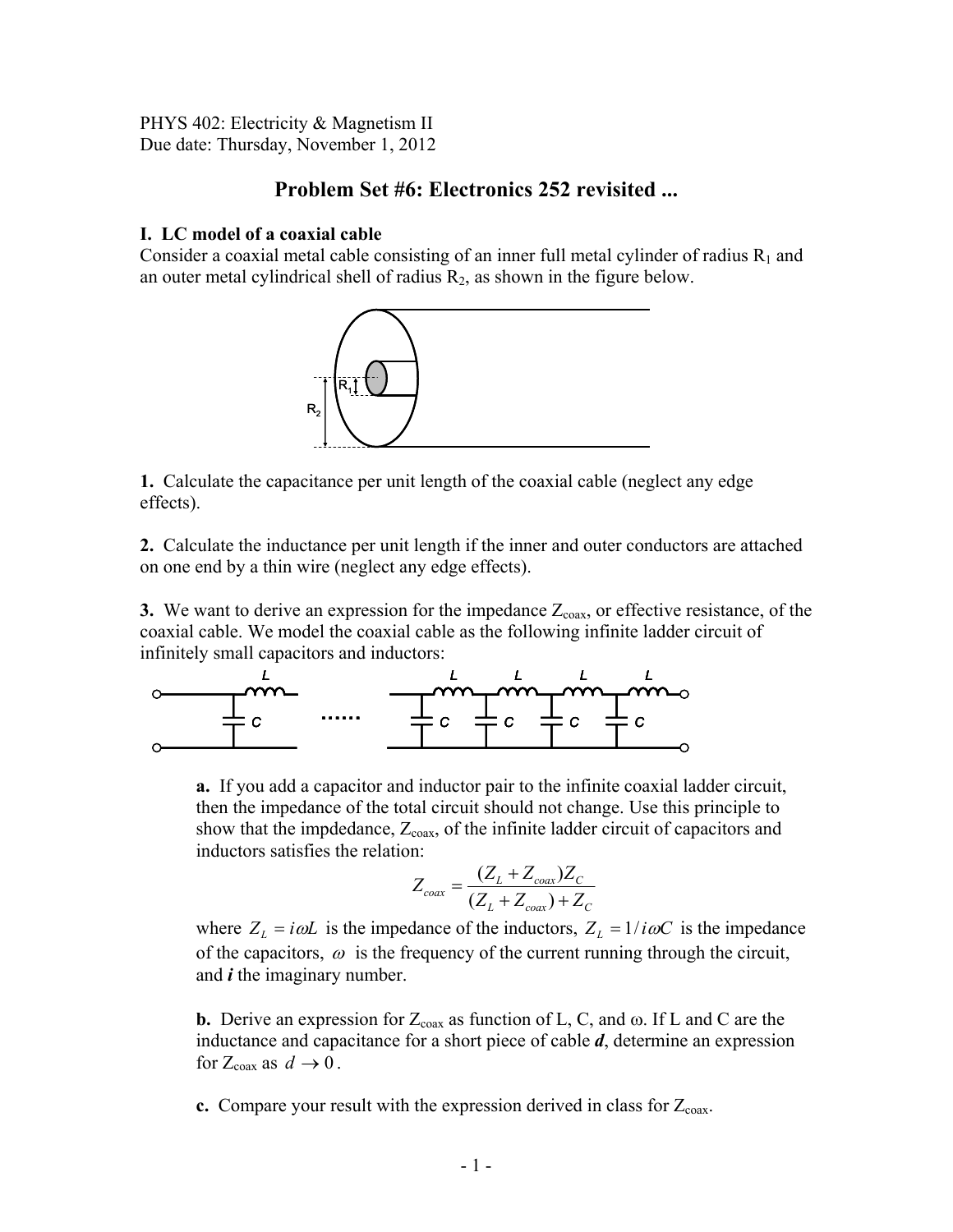#### **II. Nyquist's derivation of Johnson Noise**

Thermal agitation of electrons produces the resistance to electrical conduction in a resistor with resistance R. This same thermal agitation moves the electrons around randomly inside the resistor so as to produce a small fluctuating voltage, V(t), across the resistor terminals, which is referred to as Johnson noise. Since R and V(t) are produced by the same phenomena (thermal agitation of electrons), they are also related. In this problem, you will derive the relation between  $V(t)$ , R, and T (temperature).

We will model a resistor with a fluctuating voltage,  $V(t)$ , across its terminals as an ideal resistor in series with a fluctuating signal generator. In Nyquist's derivation, two identical "noisy" resistors with resistance R are connected via a transmission line with impedance R, so as to produce a 1-d electrical circuit equivalent of the blackbody radiation problem, as shown in the figure below. The impedance R of the transmission line guarantees that signals generated on one end of the transmission line will be completely absorbed at the other end, without reflections.



#### **1. Transmission line modes**

The boundary condition for the transmission line is that the electromagnetic field must have a node at either end of the transmission line. The speed of light in the transmission line is  $c_t$ .

**a.** Calculate the permitted wavelengths of the modes of the electromagnetic field of the transmission line.

**b.** Calculate the permitted frequencies of the modes of the electromagnetic field of the transmission line.

**c.** Show that over a large frequency span, Δf, the number of modes of the electromagnetic field is  $N(\Delta f) = (2L/c_t)\Delta f$ .

#### **2. Thermal population of the electromagnetic modes**

According to the equipartition theorem, each mode of the electromagnetic field (i.e. degree of freedom) has a total energy of *kT* stored in it, where *k* is Boltzmann's constant. This energy comes from the two resistors which are both at temperature *T*.

**a.** How long does it take for thermal energy emitted by one resistor to arrive at the other resistor (and be absorbed)?

**b.** Show that the electromagnetic power *dP(f)*, in a frequency band *df*, absorbed by a resistor is *dP(f)=kTdf*.